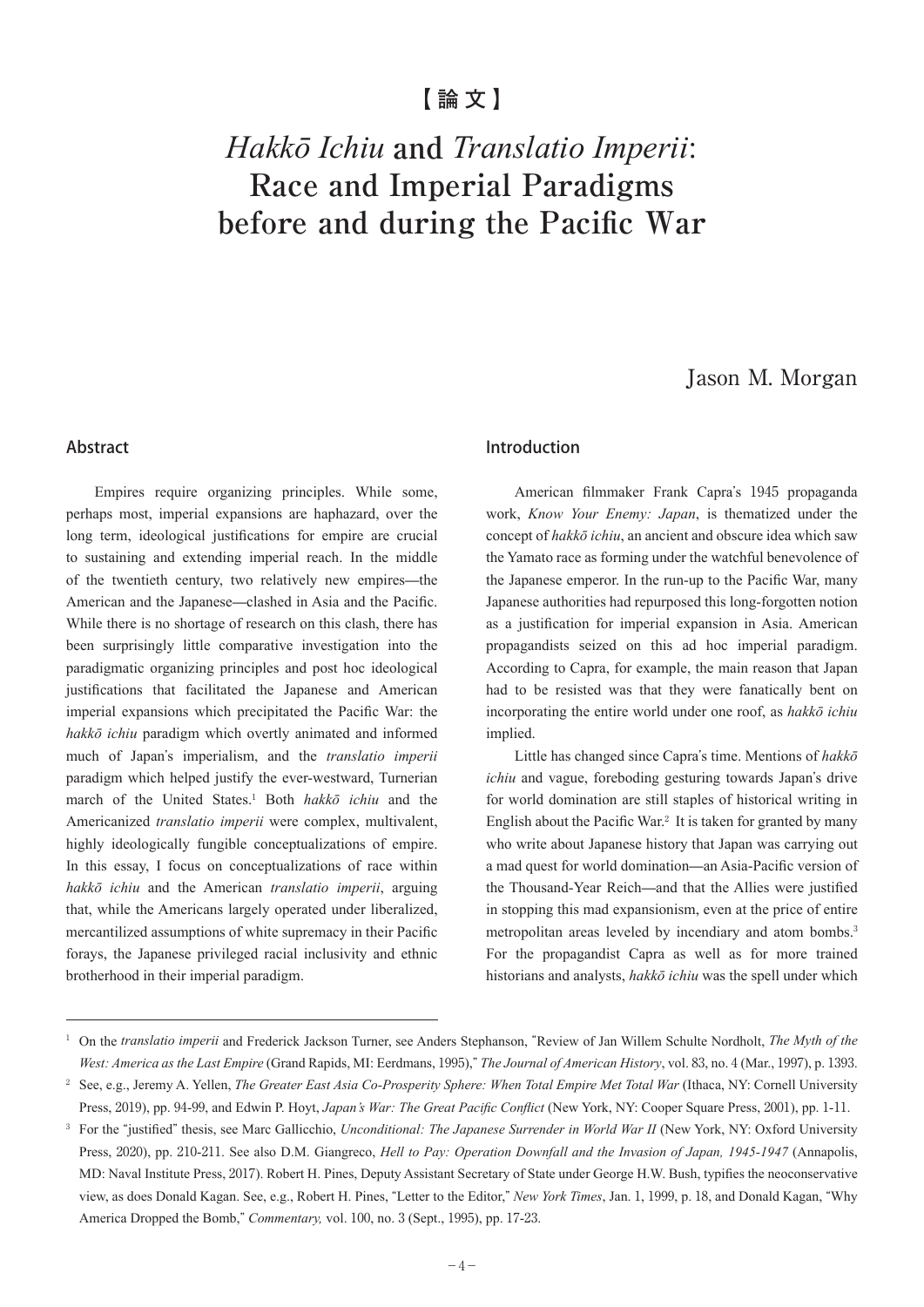the Japanese were relentlessly pushing into the Pacific and beyond.

However, while *hakkō ichiu* has frequently been mentioned in histories and propaganda works about Japan, it is a concept that remains almost completely unexamined in non-Japanese literature. This is not due to a shortage of documentation—there is an abundance of primary and secondary material on *hakkō ichiu* in Japanese. A search of the National Diet Library catalog, for instance, yields more than 500 Japanese-language materials on the subject, and there are many more books, articles, essays, pamphlets, and other sources available via other databases and collections. The picture which this array of materials presents of the *hakkō ichiu* paradigm is greatly more complicated than the American propagandists, then and now, have allowed. *Hakkō ichiu*, despite its ubiquity in monographs, remains a strikingly virgin topic of historical inquiry outside of Japan, and for that very reason treatments of the concept languish in oversimplification or outright distortion.

This lack of scholarship in English about *hakkō ichiu* is compounded by another shortcoming. Namely, there are very few scholars who have investigated the intellectual history the ideological, rhetorical, cultural, and racialist roots—of the Americans' experiment with empire. Paradoxically, the defeated Japanese Empire looms large in Anglo-American scholarship about the Pacific War, but by this same measure the imperial nature of American expansion into Asia and the Pacific has been elided, even erased. With few exceptions most notably American historians Richard Minear, Gar Alperovitz, William Appleman Williams (1921-1990), and others associated with the New Left's rethinking of American foreign policy in Asia during the Vietnam War<sup>4</sup> —the default understanding of Americans abroad in the Eastern Hemisphere has been, and remains, to take American empire as a historical given, with Washington portrayed as a "sleeping giant" only

reluctantly provoked into fighting and having no imperial pretensions beyond restoring the peace and maintaining freedom of navigation and trade.<sup>5</sup> One empire is touted as fanatical, in other words, while its rival is normalized as inevitable.

But, just as with the "bounteous absence" of investigations of *hakkō ichiu*, there is a rich—and also richly ignored, by scholars of the Pacific War, at least—literature about the American version of *hakkō ichiu*: *translatio imperii*. To be sure, the *translatio imperii* concept, which has a pedigree stretching back to the fundaments of Western civilization, was not nearly as explicit in American discourse about empire as was *hakkō ichiu* for Japan. But perhaps this is because *hakkō ichiu* as a principle of overseas expansion was a radically new departure from Japanese history and tradition, and so it was necessary for policymakers to render the paradigm exoterically in order to make it actionable by the military and bureaucrats. The *translatio imperii* concept, by contrast, stretches back at least to Virgil's *Aeneid*, and, by discursive extension, to Io, the Phonecians, and possibly even earlier. Having been reprised time and again as Mediterranean and other western Eurasian empires rose and fell, and then carried across the Atlantic during the waves of conquest and settlement which reverberated—amplified by enhanced navigation technologies—from the imperial struggles of early modern Europe, the *translatio imperii* paradigm was deeply embedded in—foundational to, in fact—the European overrun of the New World. It was widely accepted that the Europeans had a circular "right of conquest" title to the Americas and beyond, and few along the way seriously questioned this portable justification for empire.<sup>6</sup> To the Americans in the Pacific in the 1940s, the *translatio imperii* idea was like the water to the goldfish in William Foster Wallace's 2005 Kenyon College graduation speech: so pervasive as to be invisible, so basic as to be able to be conflated with identity.<sup>7</sup>

<sup>4</sup> An overview of some of the literature is at Alonzo L. Hamby, "Review of Gar Alperovitz, *The Decision to Use the Atomic Bomb and the Architecture of an American Myth* (New York, NY: Knopf, 1995), et al.," *The Journal of American History*, vol. 84, no. 2 (Sept., 1997), pp. 609-614. See also Richard H. Minear, "The Bomb's American Casualties: Review of Rinjiro Sodei, ed. John Junkerman, *Were We the Enemy? American Survivors of Hiroshima* (Boulder, CO: Westview Press, 1998)," *Japan Quarterly*, vol. 46, no. 1 (Jan.-Mar., 1999), pp. 93-95, Melvyn P. Leffler, "The Cold War: What Do ʻWe Now Know'?" *The American Historical Review*, vol. 104, no. 2 (Apr., 1999), pp. 501-524, and Taesuh Cha, "Republic or Empire: The Genealogy of the Anti-Imperial Tradition in US Politics," *International Politics*, vol. 56, no. 1 (Feb., 2019), p. 42. See also William Appleman Williams, *Empire as a Way of Life: An Essay on the Causes and Character of America's Present Predicament, Along with a Few Thoughts about an Alternative* (New York, NY: Oxford University Press, 1980).

<sup>5</sup> In the Hollywood film *Tora! Tora! Tora!* (1970), Admiral Yamamoto Isoroku (1884-1943) is portrayed as having said pensively of the successful raid on Pearl Harbor that he fears the attack has "wakened a sleeping giant". This line was probably made up for the movie, although it has entered the American historical consciousness all the same. Jonathan Parshall, "Reflecting on Fuchida, or ʻA Tale of Three Whoppers'," *Naval War College Review*, vol. 63, no. 2 (Spring, 2010), p. 138, endnote 4.

<sup>6</sup> See Jason Morgan, "*Kumazawa Agonistes*: The Right of Conquest and the Rise of Democratic Ideology (Parts I & II)," *Reitaku Review*, vols. 25 & 26 (2019, 2020).

<sup>7</sup> Jenna Krajeski, "This Is Water," *The New Yorker,* Sept. 19, 2008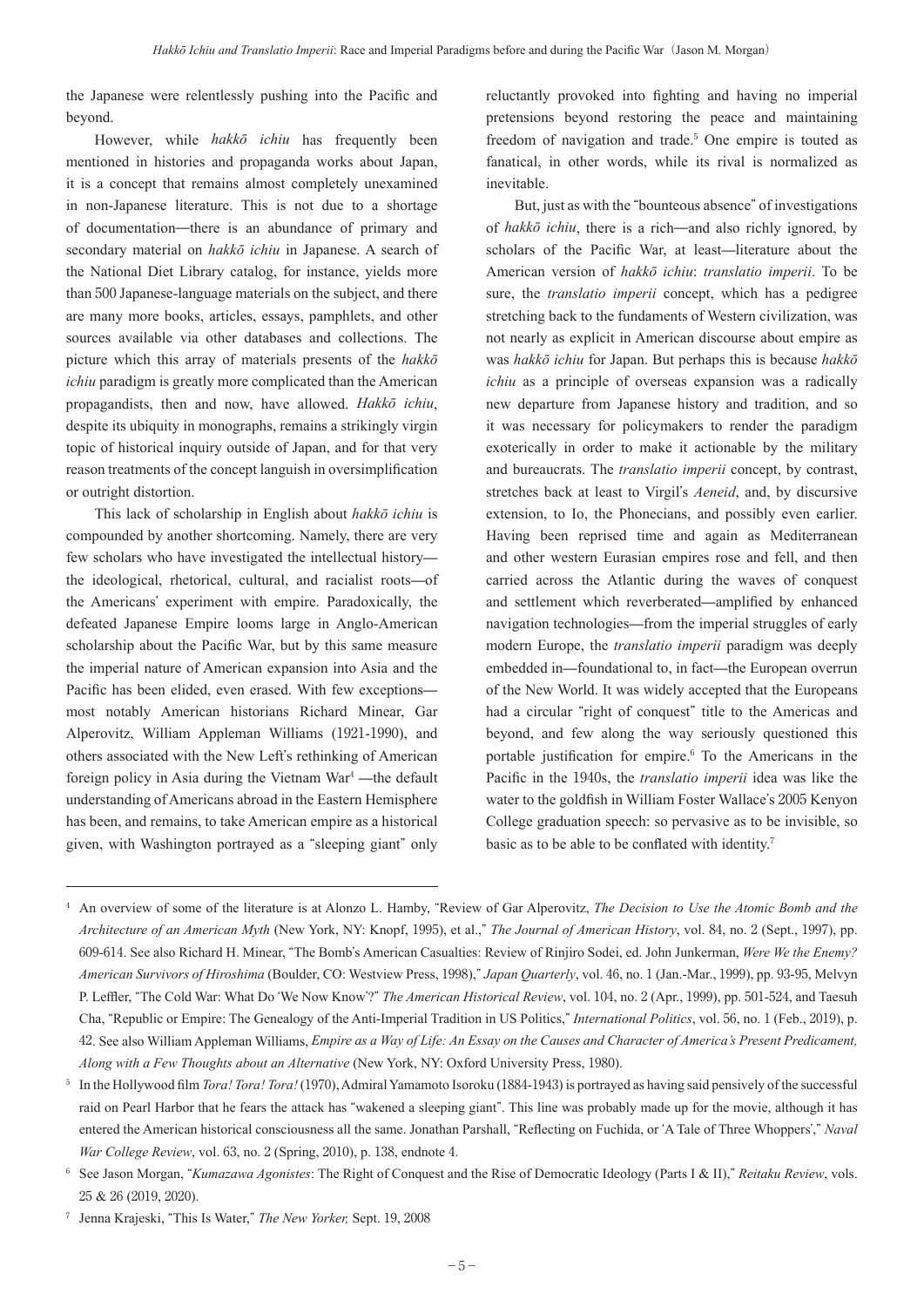In this essay, I will focus on the most salient aspect (by the 1930s) of both the *hakkō ichiu* and American *translatio imperii* discourse: race. Racial harmony and ethnic assimilation were touchstones of *hakkō ichiu* writing and discussions, especially in the foundation of and justification for the dependency of Manchukuo. The more loosely affiliated sections of the Japanese Empire were also, to a varying degree, conceptually fitted to the metropole using a pastiche of race-and-assimilation ideas organized around the *hakkō ichiu* idea. In the American context, while Washington liberals often eschewed racial hierarchies and portrayed themselves as enlightened alternatives to overtly racist rule by Europeans (and in particular by the English) in Asia, in reality Americans, too, operated on a principle of white supremacy and framed their empire in terms of, at best, benevolent rule by Protestant Anglo-Saxons over less-developed peoples of darker skin tone.<sup>8</sup> While the *translatio imperii* idea was *ab initio* racially neutral, it underwent a profound change during the conquest of the New World, especially under the influence of slavery in North America. The *translatio imperii* in America morphed, over time, into a racialist paradigm underpinned by a skewed classicism and tendentious reading of history to support white rule on the western side of the Atlantic, and then farther and farther west, out to the eastern seaboard of Eurasia.<sup>9</sup> When the Japanese and American empires clashed in earnest in late 1941, it was race, more than any other factor, which drove the American conquest of Japan which followed.

#### Race and Hakkō Ichiu

Much of the *hakkō ichiu* writing and other pronouncements was racialist. Much of the underlying premise of *hakkō ichiu* discourse in the twentieth century was racial assimilation under the banner of the Yamato people who had conquered Japan long long ago. Under the proto-emperor Jinmu (ca. 660 BC), latter-day *hakkō ichiu* explanations usually went, the pre-political, primordial disordering of the world had been overcome and a new world order, as it were, brought to bear. Emperor Jinmu formed the platform from which the Yamato race developed thereafter, and this development was later seen as interchangeable with the paradigm of *hakkō ichiu*. In conceptualizing the expansion of the Japanese Empire in the twentieth century, Japanese planners naturally cast their minds back to the Yamato conquest of the Japanese archipelago which laid the foundations for Japanese history thereafter.

Of course, however, race-thinking had undergone extraordinary changes between the time of Jinmu's legendary

shepherding of the Yamato tribes and the violent racialist ideologies which shaped the twentieth century outside of Japan. It must be remembered that it was against this backdrop of trying to achieve racial harmony and imperial buffer zones amid the explicitly racist milieu of Europe and the Americas of the 1930s that the new *hakkō ichiu* discourse was elaborated. Japan was offering a new way of understanding race and national and imperial belonging, and the *hakkō ichiu* discourse was very different from the aggressive, often murderous racisms of white supremacists and other racial chauvinists. According to many *hakkō ichiu* theorists, it was the Emperor, and not the Yamato race, which was the true organizing principle of Japan's expansionism. As the 1938 volume *Hakkō ichiu no seishin* put it:

Imperial Household centralism (*kōshitsu chūshin shugi*) is the vigor of the nation (*kokka no genki ni shite*). While there have accumulated here in perpetuity thousands of years of time, and while there have been repeated vicissitudes in political form, when it comes to the founding spirit of the country and the confidence of the race (*minzoku*), we look not to changes which led from the integration of ritual and government as of old, to the constitutional government of the present, for above all things the alpha and the omega are the centrality of the Imperial Household. The Imperial Household is at the center, and the subjects are arrayed about. Separated from the Imperial Household, there would be no subjects, but all are reconciled in perfect harmony (*nisha konzen toshite yūwa shi*), such that righteousness consists of precisely ruler and subject, affection of father and son. The quintessence of our constitution (*waga kokutai no seika*) lies in receiving these beliefs from our ancestors and handing them down to our descendants, forever unchanged. In truth, we view Imperial Household centralism as the highest morality of the Yamato race (*Yamato minzoku saikō no dōtoku ni shite*) and the foundation of peace of mind and spiritual enlightenment. While it has been ineluctable that what makes up a subject—that which forms this very Yamato race—should have changed over time in concert with the expansion of territory and the development of the race, from the beginning all who have been imperial subjects in unison with the ancient Yamato race have surely (*iyashikumo*) assimilated spiritually (*seishin teki ni dōka shi*) and arrived at Imperial Household centralism, the purport which this volume sets out to advance.<sup>10</sup>

<sup>8</sup> See Thomas Harrison, "Ancient and Modern Imperialism," *Greece & Rome*, vol. 55, no. 1 (2008), pp. 1-22.

<sup>9</sup> Jaap Verheul, "ʻA Peculiar National Character': Transatlantic Realignment and the Birth of American Cultural Nationalism after 1815," *European Journal of American Studies*, vol. 7, no. 2 (2012), pp. 1-13.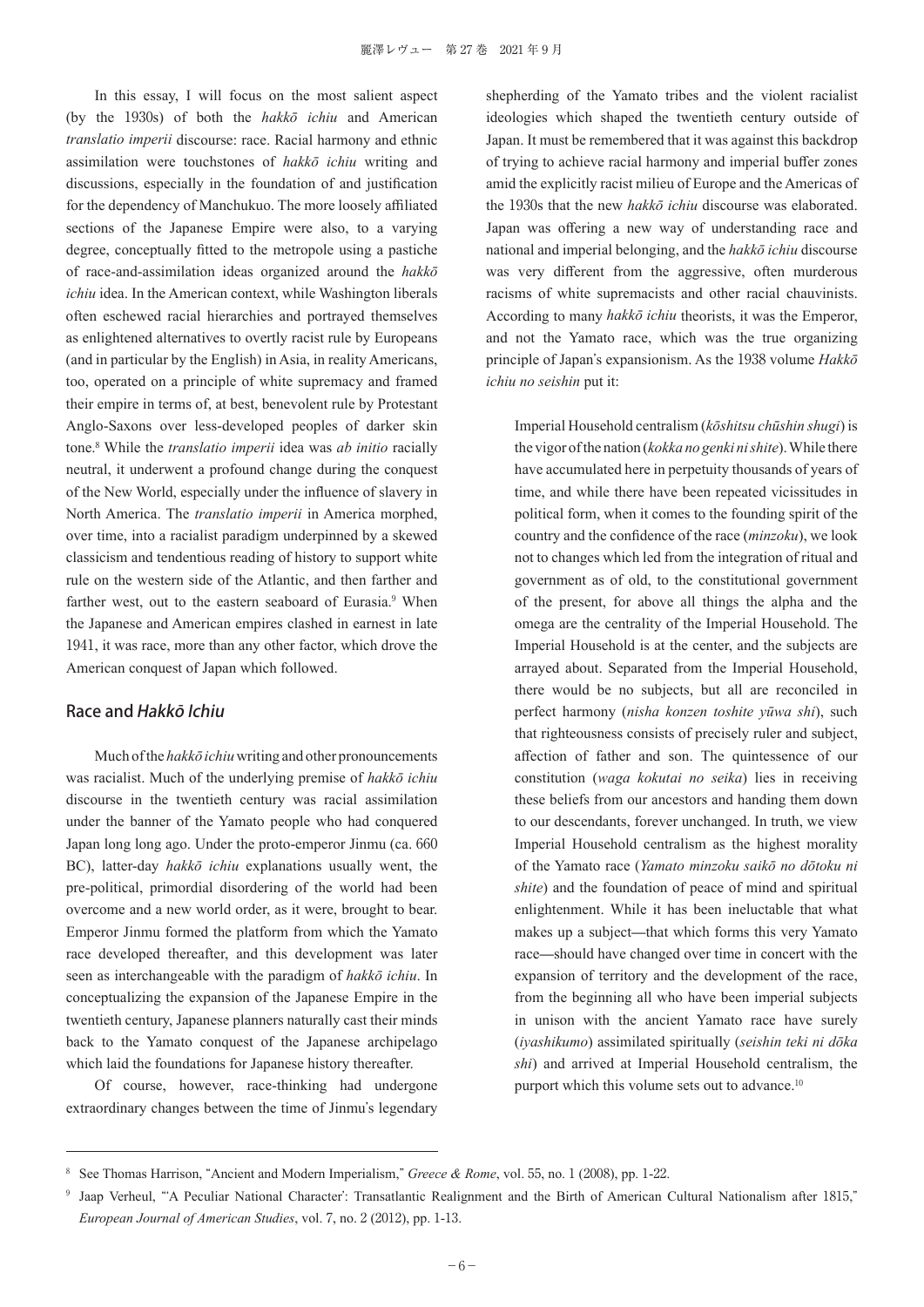Although assimilation into the Yamato racialist system was the underlying dynamic of *hakkō ichiu*, the Yamato race is here posited as osmotic, radically open at all times to expansion on a spiritual plane. Those not born into the Yamato race, the text argues, are capable of entering into communion with it by means of solidarity with the Imperial Household.

Here we must pause to note a deep tension within the *hakkō ichiu* concept as redeployed for overseas empire in the 1930s, however. As Shimakawa Masashi points out, by the time of full-scale Japanese imperial expansion the racialist elements of the *hakkō ichiu* discourse had been largely subsumed within appeals to the divinity of the Japanese emperor.<sup>11</sup> It was seen as an impossibility that overseas peoples, who obviously did not share in any of the history of the Yamato race, could be racially grafted onto the *hakkō ichiu* concept stemming from Emperor Jinmu. Ironically, Kokka Shintō, which had been invented as a counter to Christianity and an organizing principle for the emerging Japanese empire, was later seen to be the obstacle to that empire's more permanent intervention into areas beyond the immediate homelands and annexed territories of the Korean Peninsula and Taiwan. Japan was hamstrung by its own discourse, and what was seen as shoring up the Japanese empire was also what was taken to be keeping it locked into a fixity on the mother country. The Yamato race was an awkward paradigm for empire, and while the spiritual offered a way to modulate Yamatoism and render it expandable to other peoples, the spiritual, too, was closely rooted, in Kokka Shintō thinking, with the very concept that imperialists had to transcend in order to effect a coherent expansion into Asia and the Pacific.

And yet, it was nevertheless the spiritual that was seen as being capable of overcoming ethnic divisions and allowing for a gradual incorporation of other races into the Yamatoist-Kokka Shintō paradigm. The place where this was tried out experimentally was the client state of Manchukuo. As Shimakawa notes, in Manchukuo lineage and reverence were

distinguished as a way to help accommodate the non-Yamato status of Manchuria within the *hakkō ichiu* paradigm.12 As a radical reform of the prevailing Confucianism of the Qing Dynasty, moreover, the *hakkō ichiu* ideal could be modularly expanded out into greater China as an alternative to the quasi-state "religion" of the Chinese literati. Manchukuo was therefore a proving ground for the racially-transcendent Yamato-ism of *hakkō ichiu*, a place where race and religion could be re-imagined so that a pan-Asianist ideal, somewhat conflictedly centered on a 2,600-year Yamato racialist tradition, could be scaled out spiritually and pre-politically (around the Imperial Household) to provide stability to the Asia-Pacific.<sup>13</sup>

This "stability" seems to be what was ultimately intended by discussions of the Kingly Way (*Ōdō*), the imperialcentered, and yet culturally expandable as more generically monarchical, underpinning for the *gozoku kyōwa* ("harmony of the five races") approach which the Japanese authorities adopted in administering Manchukuo.<sup>14</sup> The racial rhetoric of the National Socialists in Germany, for example, was genocidally exclusivist, with Nazi leaders openly vowing to rid first Germany, then Europe, and then the entire world of entire swaths of the population. The Americans, too, were busy developing eugenicist schemes for preserving the purity of Anglo-Saxon Americans.15 But the Japanese approach was orthogonal to this. It was a given for Japanese imperial planners that the Yamato race would act as the centerpiece of a new order in East Asia, but it was also argued that the Yamato race could be elasticized, perhaps under the power of a retooled Kokka Shintō, to include other races which had long suffered under precisely the kind of virulent white rule with which Asia had become so familiar over nearly five centuries of interactions with Europeans.<sup>16</sup>

Therefore, although the racialist paradigm of *hakkō ichiu* appears, in retrospect, self-defeating, it should come as no surprise that the architects of the Japanese Empire, from the Kwangtung Army to bureaucrats and public

<sup>10</sup> Utsunomiya Ken, ed., *Hakkō ichiu no seishin* (Tokyo: Yasaka, 1938), "Shōgen," n.p. See also Kuroiwa Akihiko, "ʻHakkō ichiu' no tenkai: Teikoku Gikai no shingi keika wo chūshin ni," *Jinja Honchō Sōgō Kenkyūjo Kiyō*, vol. 19 (May, 2014), pp. 117-153.

<sup>11</sup> Shimakawa Masashi, "Arahitogami to hakkō ichiu no shisō: Manchukuo kenkoku shinbyō," *Shien*, vol. 43, no. 2 (1983), pp. 51-52

<sup>&</sup>lt;sup>12</sup> Shimakawa Masashi, "Arahitogami to hakkō ichiu no shisō," op. cit., pp. 53, 57-58

<sup>&</sup>lt;sup>13</sup> Shimakawa Masashi, "Arahitogami to hakkō ichiu no shisō," op. cit., pp. 63-64

<sup>14</sup> Shimakawa Masashi, "Arahitogami to hakkō ichiu no shisō," op. cit., p. 65

<sup>&</sup>lt;sup>15</sup> See Stefan Kühl, *The Nazi Connection: Eugenics, American Racism, and German National Socialism* (New York, NY: Oxford University Press, 1994), Jason McDonald, "Making the World Safe for Eugenics: The Eugenicist Harry H. Laughlin's Encounters with American Internationalism," *The Journal of the Gilded Age and Progressive Era*, vol. 12, no. 3 (2013), pp. 379-411, and Robert W. Rydell, "The Proximity of the Past: Eugenics in American Culture," *Modern Intellectual History*, vol. 7, no. 3 (2010), pp. 667-678.

<sup>16</sup> See Satomi Kishio, *Shōnen dokuhon: hakkō ichiu: Nihon kokutai ga sekai wo ikka ni suru hanashi* (Tokyo: Kinseisha, 1940), esp. Ch. 3, Sec. 2, "Gaikoku no dodai," pp. 89-104. Race was not the only complicating factor: Christianity also gave many under the imperial banner pause. See Takashi Shogimen, "ʻAnother' Patriotism in Early Shōwa Japan (1930-1945)," *Journal of the History of Ideas*, vol. 71, no. 1 (Jan., 2010), pp. 139-160.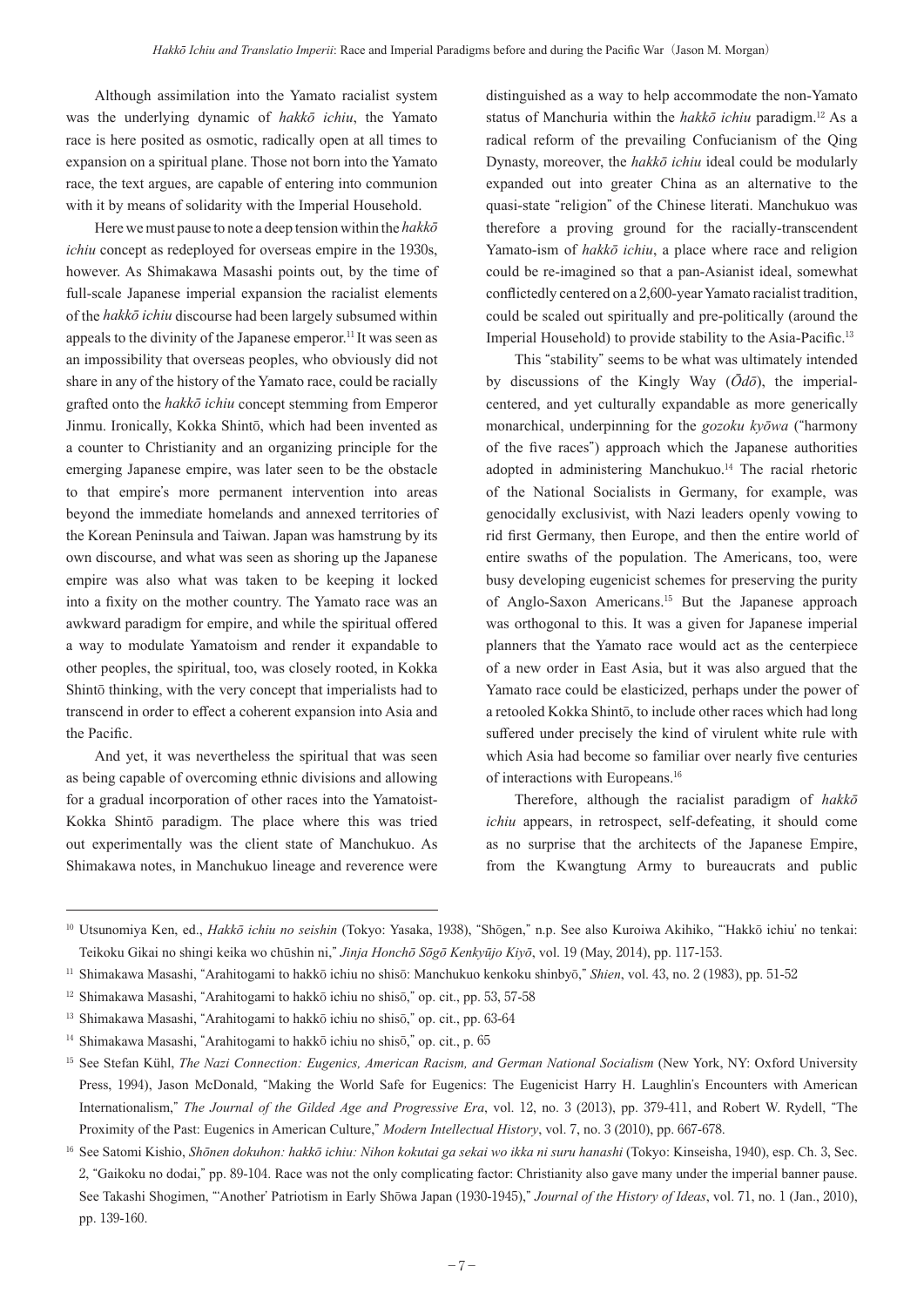intellectuals, should have foregrounded race in their imperial architectonics.17 Race, after all, was one of the main reasons if not the main reason—for the rise of the Japanese Empire in the first place. Pan-Asianism and anti-colonialism were animating factors in Japanese expansionism from the beginning, with "continental rōnin" and other Asia-minded activists predicating their foreign policy views and behaviors on opposition to the white supremacy of the Americans and Europeans. Racist attitudes within Europe and North America also played a role. Nitobe Inazō (1862-1933), for example, vowed never to return to the United States in the wake of the anti-Japanese immigration legislation there.18 And Woodrow Wilson's snub of the Japanese proposal for racial equality stung badly, opening up wounds that had barely scabbed over after the thinly-veiled insult of the Gentlemen's Agreement of 1908. <sup>19</sup> The Japanese had suffered repeated racial slights at the hands of the Americans, and as time wore on many in Japan, even Quakers such as Nitobe, despaired of achieving equality with their Anglo-Saxon counterparts. This groundswell of resistance to what appeared to many in Japan to be patently unfair and even hateful was a major impetus for the imperial foray which Japan undertook in the late nineteenth and into the twentieth centuries. By dint of historical necessity as well as ideological underpinning, *hakkō ichiu* was bound to be an anti-racist rejoinder to the imperial mode of Europeans and Americans in the East.

#### Race and Translatio Imperii

Race was certainly a central concern of *hakkō ichiu* discourse and of the Japanese Empire overall, but race has, until recently, remained relatively occulted within the American empire. Victory in World War II seems to have allowed at least two generations of American scholars to deny their country's racist past in favor of a triumphalist narrative vis-à-vis Japan. This is slowly changing, however. Scholars

who study the Pacific War have increasingly observed that the American engagement with the Japanese has been deeply dyed by racism. John Dower's *War without Mercy*, for example, and later work by Yuichiro Onishi, Fumiko Sakashita, Yasuhiro Okada, and other historians and researchers, have helped advance our understanding of the role that race has played in the clash over control of the Asia-Pacific in the twentieth century.20 Perhaps no one has tracked the contours of this racism more than American historian Gerald Horne. In *Facing the Rising Sun* and *Race War!*, for example, Horne shows that white supremacy was the dominant dynamic of the Euro-American salient in Asia. And in *Facing the Rising Sun*, Horne explicates how white supremacy overshadowed all other Pacific engagements.<sup>21</sup> Race, for those who have looked for it, has always been visible in the shadows of the American Colossus.

However, while Dower, Horne, and others have done extensive research on the roots and scope of white supremacy, especially insofar as that principle drove American expansion into the Asia-Pacific, there remains a big gap in our historiographical and conceptual understanding of the rise of modern racism, the roots of Anglo-European incursions into North, South, and Central America and the Caribbean, and the ultimate American takeover of the entire Pacific, including the archipelago of Japan. Even scholars who study race and the Pacific War explicitly almost always miss the deeper roots of race-thinking and how the conceptual drivers of empire, entangled in racism, precipitated so many of the horrors of the 1930s and 40s. These roots are highly ramified, and tracing the history of racism as an idea in Anglo-American and European history is a daunting task. For all this complexity, though, the key to connecting white supremacy and Anglo-Saxon imperialism in the Pacific is the concept of the *translatio imperii*.

The *translatio imperii* idea arose in part out of the cyclical nature of empires. Somewhat akin to the Chinese notion of the

<sup>&</sup>lt;sup>17</sup> See Sherzod Muminov, "Review of Christopher P. Hanscom and Dennis Washburn, eds., *The Affect of Difference: Representations of Race in East Asian Empire* (Honolulu, HI: University of Hawai'i Press, 2016)," *Pacific Affairs*, vol. 91, no. 4 (Dec., 2018), pp. 779-781.

<sup>18</sup> Jessamyn R. Abel, "Ethics and Internationalism in Japanese Education, 1933-45," *Modern Asian Studies*, vol. 52, no. 2, pp. 546-547. See also Brent M.S. Campney, "Anti-Japanese Sentiment, International Diplomacy, and the Texas Alien Land Law of 1921," *The Journal of Southern History*, vol. 85, no. 4 (Nov., 2019), pp. 841-878.

<sup>19</sup> Jordan Sand, "Gentlemen's Agreement, 1908: Fragments for a Pacific History," *Representations*, vol. 107, no. 1 (Summer, 2009), pp. 91-127.

<sup>20</sup> John Dower, *War without Mercy: Race and Power in the Pacific War* (New York, NY: Pantheon, 1986), Yuichiro Onishi, *Transpacific Antiracism: Afro-Asian Solidarity in 20th-Century Black America, Japan, and Okinawa* (New York, NY: New York University Press, 2013), Yuichiro Onishi and Fumiko Sakashita, eds., *Transpacific Correspondence: Dispatches from Japan's Black Studies* (Cham, Switzerland: Palgrave MacMillan, 2019), and Yasuhiro Okada, "Race, Masculinity, and Military Occupation: African American Soldiers' Encounters with the Japanese at Camp Gifu, 1947-1951," *The Journal of African American History*, vol. 96, no. 2 (2011).

<sup>&</sup>lt;sup>21</sup> Gerald Horne, *Facing the Rising Sun: African Americans, Japan, and the Rise of Afro-Asian Solidarity* (New York, NY: New York University Press, 2018), and *Race War! White Supremacy and the Japanese Attack on the British Empire* (New York, NY: New York University Press, 2004)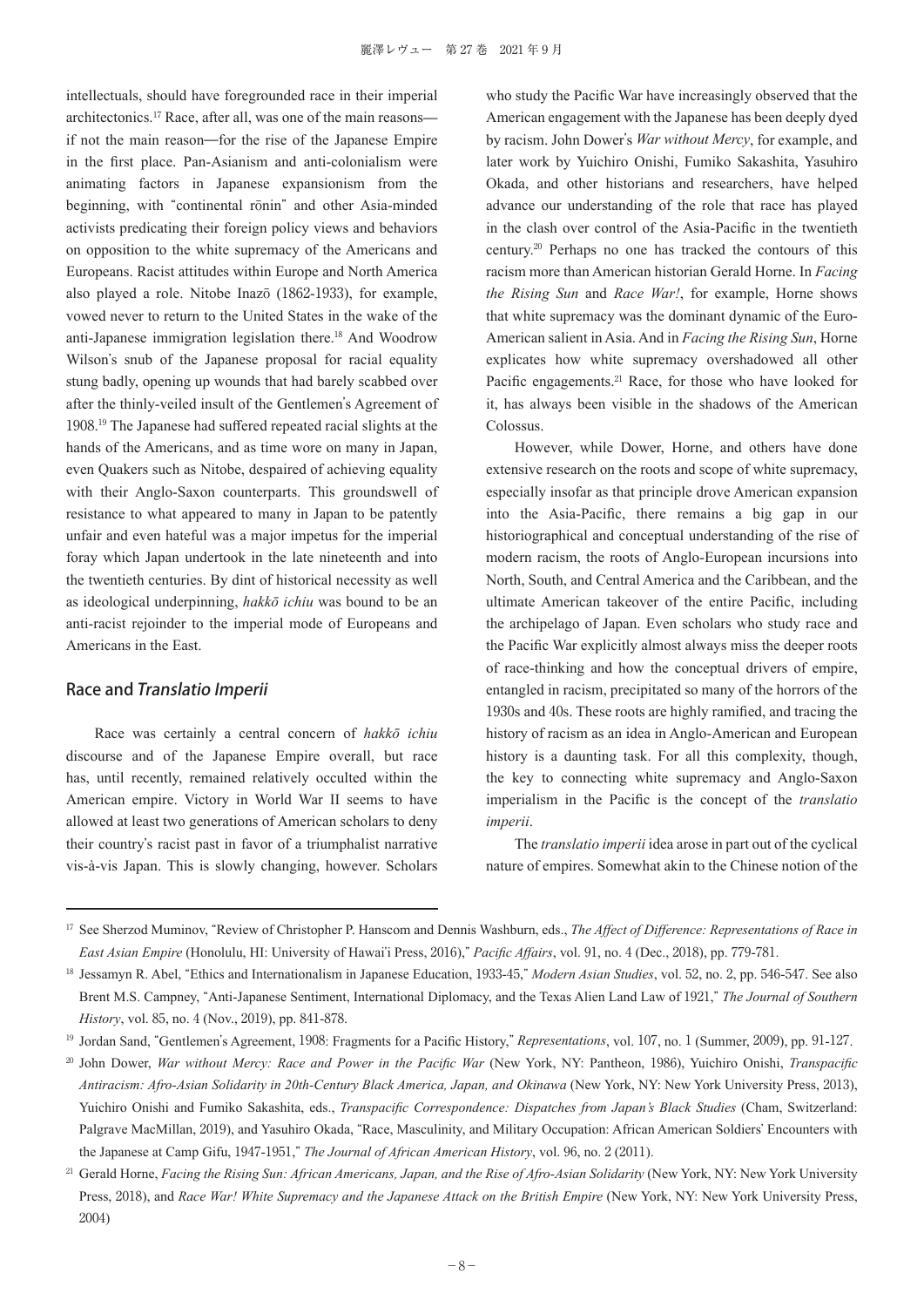mandate of heaven, the *translatio imperii* paradigm is a way to ascribe continuity to cycles of seemingly unrelated emergence, thriving, and collapse. The *locus classicus* for the *translatio imperii* idea is Vergil's late first-century BC epic poem *Aeneid*, in which the hero is portrayed as having fled the ruin of Troy and the collapse of Greek civilization more generally and founded a new city—a shining city on seven hills, one might say—in unsullied Italy, in what would later become Rome. Patently a later invention designed to burnish brute Roman force with the sheen of civilizational legitimacy, the *translatio imperii*  ideal—which was sometimes rhetorically extended even to include Io and the Phonecians—was a largely retrospective paradigm. It did not so much guide imperial expansion as encapsulate and arrange already-achieved imperial gains. When Charlemagne, the Hapsburgs, Napoleon, the Slavic chauvinists, and the British imperialists later spoke of the legitimacy and rightfulness of their rule, they often framed their talk, wittingly or not, in terms of the *translatio imperii*. 22 *Translatio imperii*, the idea that empires were like phoenixes which could be reborn from the ashes of fallen civilizations, was the attempt to stamp a seal of approval, a seal filigreed with the intricacies of Western culture, to what was usually violent conquest.

However, while the *translatio imperii* ideal was often window dressing for raiding and plunder, it changed radically as Europeans moved out of Europe and began to administer lands populated by those with utterly foreign modes of life, and with a vastly different range of subcutaneous pigmentation than can generally be found in western Eurasia or the Mediterranean basin. The *translatio imperii* idea was essentially non-racial until Europeans left Europe. Even while fighting non-Europeans in Europe, such as the various Muslim empires which besieged Europe from the east and south, the *translatio imperii* idea remained political, and not racialist. However, perhaps the most well-known example of how the *translatio imperii* ideal changed when Europeans encountered

non-Europeans came with the conquest by Spaniards of parts of the New World and the labor and race disputes that roiled the Spanish Empire from the very beginning. While Christopher Columbus (1451-1506) probably explored the far western Atlantic, what he believed to be the East Indies, for the sake of proselytization above all, Columbus' plans, however ideal, quickly devolved into horrors perpetuated for monetary gain.23 Those who followed Columbus to the New World were often much more concerned for their own pockets than for the Indians' souls. The abundance of native labor and the need to enslave Africans to make up for ruined populations overseas reprogrammed the *translatio imperii* idea, from one of civilizations and politics, even religion, to one of race.

This crisis of the *translatio imperii* crested, in the Spanish context at least, in December of 1515, when Bartolomé de las Casas (1484-1566), a Spanish landholder who had given up his slaves in the New World due to the cruelties visited upon them by Iberian conquerors, attempted to convince the Spanish king, Ferdinand II of Aragon (1452-1516), and then, after Ferdinand's death, Charles I (1500-1558) (and later Prince Philip II (1527-1598)), of the need to protect the Native peoples of the burgeoning Spanish empire. In 1550-1551, de las Casas debated theologian Juan Ginés de Sepúlveda (1494-1573) in Valladolid in favor of the humanity of the Natives.<sup>24</sup> Although de las Casas was not entirely successful in convincing the Spanish elite of the humanity of the Indians, the very need for such a debate set the tone for the rest of the imperial drive in the Americas. A new question had entered the *translatio imperii* calculus, one that would change the *translatio imperii*  concept forever: race.

Race is hardly confined to the *translatio imperii* as it pertains to Spain, however. While the Spanish Empire has faded from the world stage, the American Empire, in fine a franchise operation of the British Empire which spawned it, is now in the throes of a virtual civil war engendered by the consequences of the *translatio imperii* as (unexamined, even

<sup>&</sup>lt;sup>22</sup> See Lisa Hopkins, "What's Actaeon to Aeneas? Marlowe's Mythological Mischief," Marlowe Studies: An Annual, vol. 4 (2014), pp. 49-62, Anna N. Klimenko and Vladimir I. Yurtaev, "The ʻMoscow as the Third Rome' Concept: Its Nature and Interpretations since the 19th to Early 21st Centuries," *Geopolitica(s)*, vol. 9, no. 2 (2018), pp. 231-251, and Adam Knobler, "Holy Wars, Empires, and the Portability of the Past: The Modern Uses of Medieval Crusades," *Comparative Studies in Society and History*, vol. 48, no. 2 (Apr., 2006), pp. 293-325.

<sup>23</sup> On the *translatio imperii* idea in Columbus' actions, see Karen Stolley, "Review of Elise Bartosik-Vélez, *The Legacy of Christopher Columbus in the Americas: New Nations and a Transatlantic Discourse of Empire* (Nashville, TN: Vanderbilt University Press, 2014)," *Early American Literature*, vol. 51, no. 3 (2016), pp. 741-746. For the Protestant variety see David A. Boruchoff, "New Spain, New England, and the New Jerusalem: The ʻTranslation' of Empire, Faith, and Learning (*translatio imperii, fidei ac scientiae*) in the Colonial Missionary Project," *Early American Literature*, vol. 43, no. 1 (2008), pp. 5-34

<sup>&</sup>lt;sup>24</sup> See Daniel R. Brunstetter, "Sepúlveda, Las Casas, and the Other: Exploring the Tension between Moral Universalism and Alterity," The *Review of Politics*, vol. 72 (2010), pp. 409-435, Lukas Gschwend and Christoph Good, "La conquista española y la idea de los derechos humanos en la obra de Bartolomé de Las Casas (1484-1566)," *Pensamiento Juridíco*, vol. 24 (2009), pp. 39-78, and Edmundo O'Gorman, "La idea antropológica del Padre Las Casas: edad media y modernidad," in Solange Alberro, et al., *Cultura, ideas y mentalidades: Lecturas de 'Historia Mexicana'* (Mexico City: El Colegio de Mexico, 1992), pp. 1-11.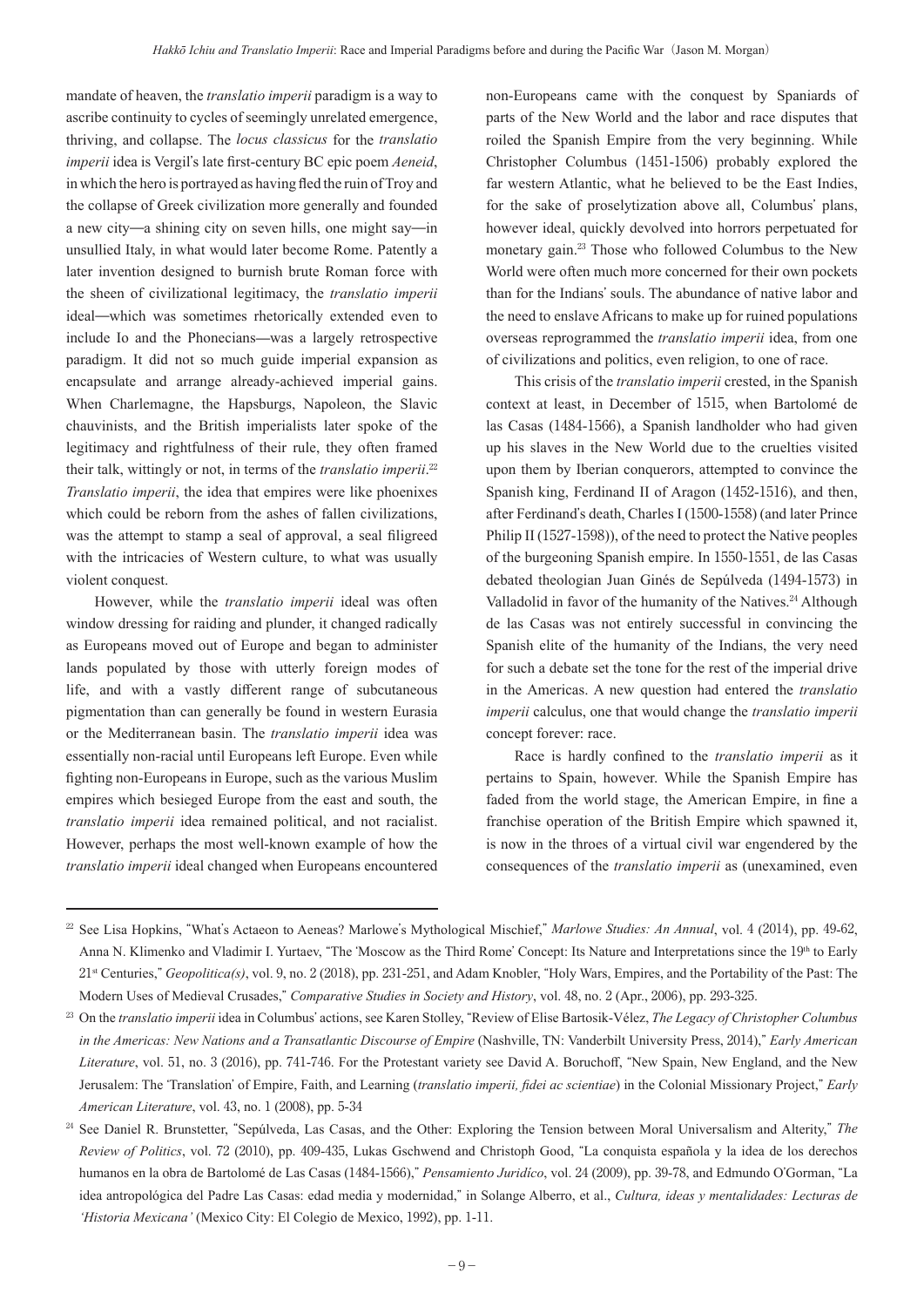invisible) racial paradigm. It is this very question of race and empire—although still not articulated as such by most scholars—which is at the heart of the current disputes among American historians over the dichotomy between the historical significance of 1619 and 1620. On the one hand, the 1620ists argue as John Quincy Adams (1767-1848) did in 1802, that the early colonists in North America were very much aware of the racist attitudes of some of their number to Native Americans and to Africans.25 As Adams pointed out and as other historians have affirmed, John Winthrop and his party looked with much disaffection, even dismay, upon the crass racism of the Virginia marauder John Smith and his gang.26 Empire, for the 1620ists, retains the Winthropian ideal of racial neutrality, or even racial progressivism. On the other hand, the 1619ists argue that this too-tidy story of Puritans and Indians overlooks, or even washes out, the very real racial problems which typify the American experiment overall.<sup>27</sup> White Americans, the 1619ists counter, have for too long congratulated themselves on their progressive racial attitudes without taking into full account the human costs of the European incursion into the Americas. For the 1619ists, American Empire cannot be separated from racism. While almost never deployed as a term in these debates, what is really at stake is the understanding of the American version of the *translatio imperii*.

Here we must remark the importance of the Civil War in the concept of the *translatio imperii* among the emerging

American empire.28 Many historians today argue that the Civil War was the final pronouncement on the character of the American nation.29 On another reading, though, the Civil War cleared the ground for "scientific racism" or more "progressive" forms of racism to break free from the chattel slavery model, a holdover from early American plantations (North American versions of the encomienda which so horrified de las Casas), and establish a new, trans-Atlantic form of Anglo-Saxon, progressivist *translatio imperii* ready to export farther west.<sup>30</sup> After the Civil War, the standard narrative goes, Americans had broken the back of plantationist, institutionalized racism, and were therefore poised to bring the blessings of liberty to the Indian tribes west of the Mississippi.

However, a distinction must be made between outlawing slavery and overcoming racism. And a key to this distinction is provided by Thomas Hobbes (1588-1679). Hobbes helps us see that the early American venture, especially by the English, was largely commercial, but that bourgeoisie domination of non-Europeans was virtually programmed into this commercial errand into the wilderness.<sup>31</sup> Hobbes, who had interests in the American colonies himself, intervened in English politics in order to preserve his rights in land and corporate ventures. And economist Thomas Piketty has argued at length that colonialism cannot be separated from the inequalities of the present day.32 Slavery began as a commercial enterprise, after all, a way to solve the labor problem caused by massive

<sup>25</sup> Susan Hanssen, "How America's Adams Family Inherited and Preserved the Pilgrim Mind," *The Federalist*, Nov. 24, 2020. See also Matthew E. Mason, "Slavery Overshadowed: Congress Debates Prohibiting the Atlantic Slave Trade to the United States, 1806-1807," *Journal of the Early Republic*, vol. 20 (Spring, 2000), pp. 59-81.

<sup>26</sup> Rebecca Mansour, "Why We Chose 1620 as the Year of ʻOur True Founding', Not 1619," *Breitbart*, Nov. 26, 2020, citing John Quincy Adams, "Oration at Plymouth," Dec. 22, 1802 http://www.dailyrepublican.com/plymouth-orate.html. See also Michael A. McDonnell, "Envisioning an English Empire: Jamestown and the Making of the North Atlantic World," *Clio*, vol. 36, no. 3 (Summer, 2007), pp. 434-439.

<sup>27</sup> See, e.g., Peter W. Wood, *1620: A Critical Response to the 1619 Project* (New York, NY: Encounter Books, 2020), Phillip W. Magness, *The 1619 Project: A Critique* (Great Barrington, MA: American Institute for Economic Research, 2020), Nikole Hannah-Jones, et al., "The 1619 Project," *The New York Times Magazine*, Aug. 14, 2019, and Jason Morgan, "Amerika ni okeru rekishi ninshiki to bōryoku teki kakumei to no tsunagari," *Rekishi Ninshiki Mondai Kenkyū*, vol. 8 (Mar., 2021), pp. 89-104.

<sup>28</sup> On the Civil War and American empire, see, passim, John Fabian Witt, "Law and War in American History," *The American Historical Review*, vol. 115, no. 3 (Jun., 2010), pp. 768-778.

<sup>&</sup>lt;sup>29</sup> See, e.g., Michael E. Woods, "What Twenty-First-Century Historians Have Said about the Causes of Disunion: A Civil War Sesquicentennial Review of the Recent Literature," *The Journal of American History*, vol. 99, no. 2 (Sept., 2012), pp. 415-439, Diana J. Schaub, "Review of Allen C. Guelzo, *Redeeming the Great Emancipator* (Cambridge, MA: Harvard University Press, 2016)," Society, vol. 54, no. 2 (Apr., 2017), pp. 196-198, and Wilfred M. McClay, *Land of Hope: An Invitation to the Great American Story* (New York: Encounter Books, 2019), and Brion McClanahan, "Guelzo's Reconstruction Gaffe," *The Abbeville Blog*, Sept. 19, 2019.

<sup>30</sup> See, e.g., Charles Wentworth Dilke, *Greater Britain: A Record of Travel in English-Speaking Countries during 1866 and 1867*, 2 vols. (London: MacMillan, 1868), cited in Jörn Leonhard, "Introduction: The *Longue Durée* of Empire: Toward a Comparative Semantics of a Key Concept in Modern European History," *Contributions to the History of Concepts*, vol. 8, iss. 1 (Summer, 2013), p. 20.

<sup>&</sup>lt;sup>31</sup> Christopher N. Warren, "Hobbes's Thucydides and the Colonial Law of Nations," The Seventeenth Century, vol. 24, no. 2 (Oct., 2009), pp. 260-286

<sup>32</sup> Thomas Piketty, tr. Arthur Goldhammer, *Capital and Ideology* (Cambridge, MA: Belknap Press of Harvard University Press, 2020), and *Capital in the Twenty-First Century* (Cambridge, MA: Belknap Press of Harvard University Press, 2014)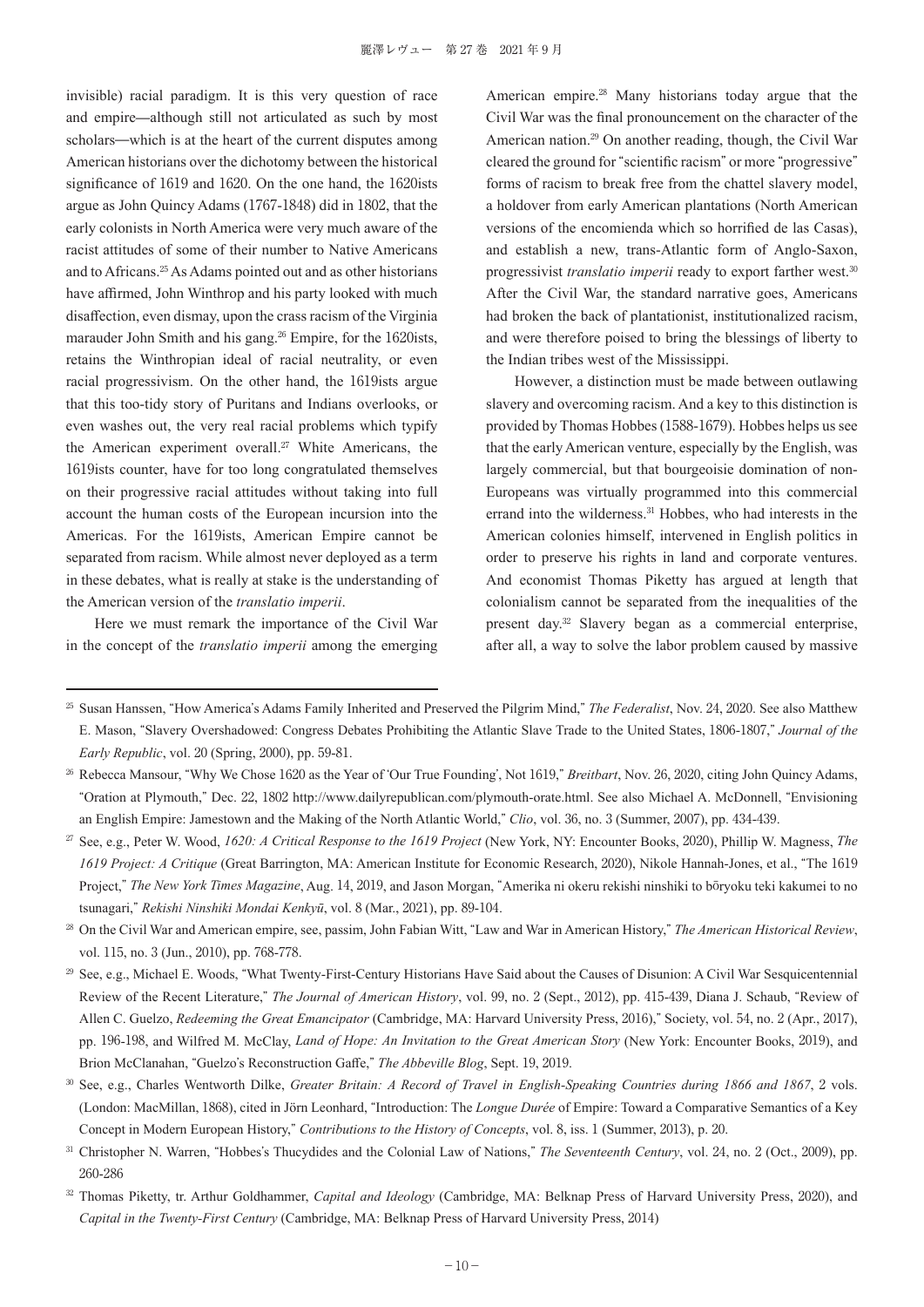casualties among Natives forced to work on encomienda.33 As de las Casas knew too well, it was the commercial aspect of the imperial project which was causing untold suffering for Native peoples. On the crest of this commercial swell into the Americas, Indian slavery, by one name or another, continued well into the twentieth century.<sup>34</sup> Outlawing slavery was not tantamount to eradicating racism from the *translatio imperii*.

It must also be borne in mind that later, after the initial forays of the Europeans into the New World, slavery reversed polarity. It was no longer that Indians, or the Africans who were brought to the New World to take their place when disease and maltreatment had reduced their labor potential, were enslaved because they were available, but because they were Indian, or, especially, African. It was slavery, and the *translatio imperii*  more generally, that created racism, and not the other way around. The victors in the Civil War did not overcome this basic view, but merely used the Civil War as a pretense for expanding their empire throughout North America. In this regard, for example, the Mexican-American War (1846-1848) as prelude to the Civil War is much more important than commonly realized. Whether Mexicans (largely Peninsulars, to be sure, but with many mestizo or Native conscripts in the ranks) or American Indian tribes, the idea was the progressive transfer of Anglo-Saxon civilization west.35 The *translatio imperii* could shed its overt connection to chattel slavery and yet still maintain, or even strengthen, its racist character. Americans did not, on this reading, leave behind racism at the Appomattox Courthouse in April of 1865—they simply gave up slave-owning for more dynamic racial imperialism on the Plains. For historian Paul A. Kramer, this juggernaut of racialist imperialism found its most flagrant expression in the Americans' backhanded appropriation of the Philippines, but there are many other examples—from Hawai'i, the Great Plains, Cuba, Puerto Rico, and elsewhere—to support the general thesis of *translatio imperii* as, by the nineteenth century, a predominantly racist concept masquerading as

civilizational progress and enlightenment.<sup>36</sup>

#### The Clash: Translatio Imperii vs. Hakkō Ichiu

It was under these conditions that the paradigms of *translatio imperii* and *hakkō ichiu* clashed in the Pacific in the 1930s. There was a commercial element, to be sure. As Hobbes had understood, and as Adam Smith (1723-1790) had advocated, commerce is potentially more powerful than states. The American practice of sugar, banana, and pineapple mercantilism in Central and South America, the Caribbean, Hawai'i, and the Philippines belied the partially commercial nature of the American enterprise. This, coupled with Japan's experiment with autarky in the form of the Greater East-Asia Co-Prosperity Sphere and the United States' socialization of the national economy under President Franklin D. Roosevelt, lend credence to the interpretation of the Pacific War as at least in part economic. And then there was the anti-imperialist strain of American politics, visible from the earliest stirrings of colonial independence. Many worried at the very beginning of the American experiment, for example, that the Hamiltonian imperialists would win out over the Jefferson agrarians and destroy the georgic *translatio imperii* inherited from England.<sup>37</sup> Their fears were well founded. Degeneracy theory and rampant Whiggism, too, left their mark on the *translatio imperii* idea, until somehow manifest destiny appeared to have traded places with a line of thought once taken up by Dante Alighieri (1265-1321), Edward Gibbon (1737-1794), Nicholas of Cusa (1401-1464), and Marsiglio of Padua (ca. 1275-1342).<sup>38</sup> It should be noted that the *translatio imperii*, while inherently racist by the time it had been used to condone the genocides and slave empires which marked North American history after the arrival of Europeans, was not exclusively racist for all that.

But concealed within the ostensibly money-making adventurism and anti-imperialist agrarian strains of ostensibly non-racist Americanism were deep-seated prejudices and

<sup>&</sup>lt;sup>33</sup> The broader commercial reinterpretation of the *translatio imperii* is readily apparent in writings from early Colonial America. See, e.g., Scott Breuninger, "ʻSocial Gravity' and the *Translatio* Tradition in Early American Theories of Empire," *Southern Quarterly*, vol. 43, no. 4 (Summer, 2006), esp. pp. 70-82.

<sup>34</sup> Andrés Reséndez, *The Other Slavery: The Uncovered Story of Indian Enslavement in America* (Boston & New York: Houghton Mifflin Harcourt, 2016)

<sup>35</sup> See, e.g., Larry Kutchen, "Timothy Dwight's Anglo-American Georgic: *Greenfield Hill* and the Rise of United States Imperialism," *Studies in the Literary Imagination*, vol. 33, no. 2 (Fall, 2000), pp. 109-128.

<sup>36</sup> Paul A. Kramer, "Empires, Exceptions, and Anglo-Saxons: Race and Rule between the British and United States Empires, 1880-1910," *The Journal of American History*, vol. 88, no. 4 (Mar., 2002), pp. 1315-1353.

<sup>37</sup> Stephen Adams, "Philip Freneau's Summa of American Exceptionalism: ʻThe Rising Glory of America' without Brackenridge," *Texas Studies in Literature and Language*, vol. 55, no. 4 (Winter, 2013), p. 390

<sup>38</sup> See Phillip H. Round, "The Discursive Origins of the American Revolution: The Case of Nathaniel Rogers, Merchant of Boston," *Early American Literature*, vol. 30, no. 3 (1995). See also Joshua Matthews, "The *Divine Comedy* as an American Civil War Epic," *The Journal of Nineteenth-Century Americanists*, vol. 1, no. 2 (Fall, 2013), pp. 315-337, Cary J. Nederman, "Empire and the Historiography of European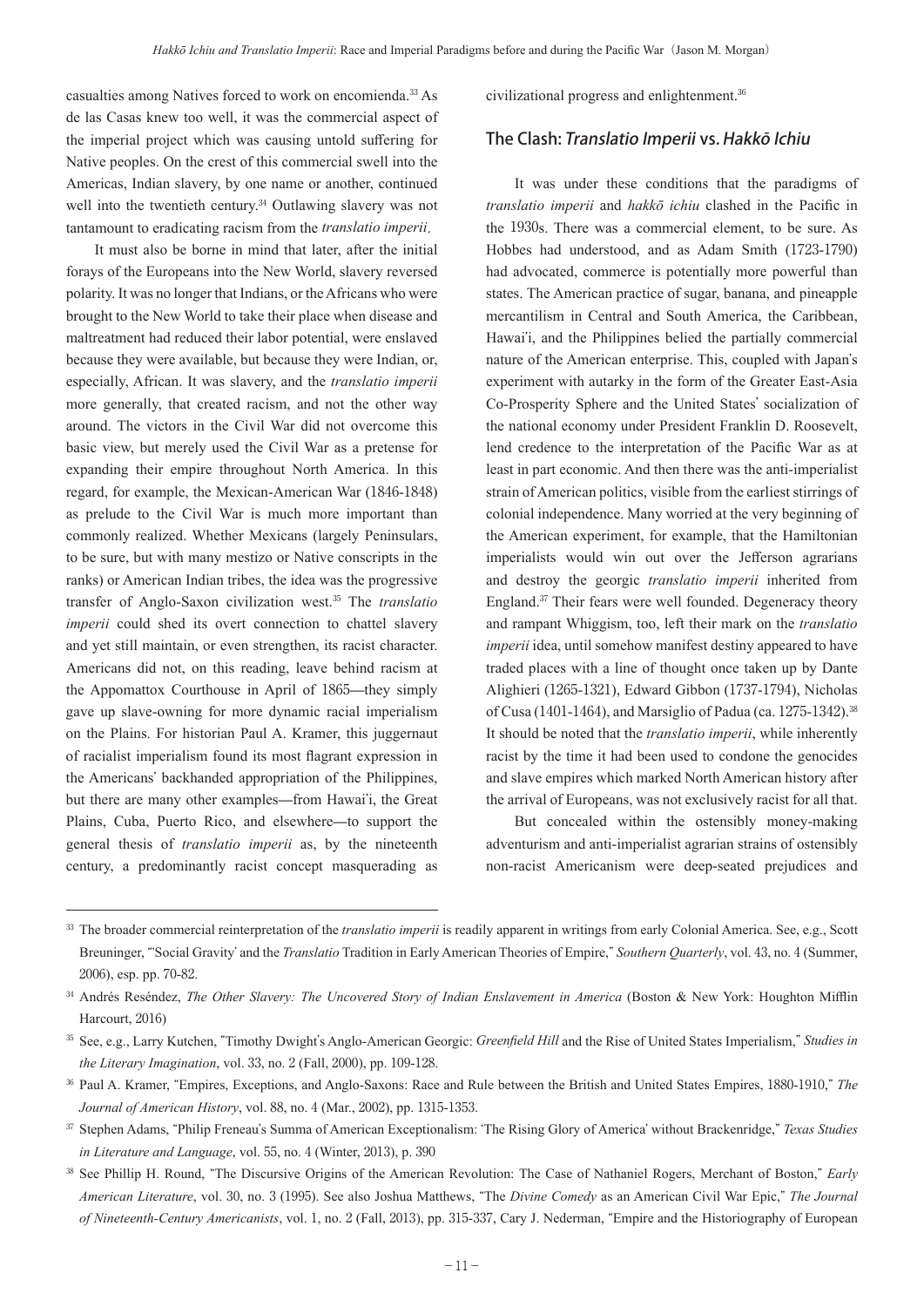assumptions about race. The *translatio imperii* dynamic had, over time and in the cauldron of American Anglo-Saxon imperial formation, taken on an indelible white supremacist taint. This is the scent that Gerald Horne picks up when he notes the affinity that many Black Americans felt for Japan, for instance. After Japan's defeat of a virulently racist imperial power, Russia, in the Russo-Japanese War, the Russian menace became, for many Americans, the Yellow Peril, and the meaning of "east" shifted from St. Petersburg and Moscow to Tokyo. The Americans became, in large part unwittingly, obsessed with controlling the emergence of a non-Anglo-Saxon group beyond the borders of the United States. The bastard grandson of Albion was not just Jim Crow, in other words, but also Uncle Sam, rolling up his sleeves to pummel a non-white "peril" emanating from Japan. From anti-Asian legislation in California to, after Pearl Harbor, the internment of Japanese and Japanese Americans in concentration camps, the Americans made it abundantly clear that they were not prepared to view Asians as equals. In remembering Pearl Harbor, Americans forgot Jamestown, lynchings, and Wounded Knee.

It was as a reaction, in large part, to this racialism that the Japanese side developed its own racial theories, rooted in Yamato racial stability but also, paradoxically, open to integration with other races. The double-edged nature of race in *hakkō ichiu* is a function of the racial subtext of the *translatio imperii* dynamic driving American imperialists into the western Pacific. When the Americans triumphed over Japan in 1945, they pretended to have done so in the name of freedom and democracy. However, the role that *hakkō ichiu* played in justifying, in the eyes of the Americans, their imperial victory revealed, in the very act of concealing, the deep racial subtext of the Pacific War.<sup>39</sup> *Translatio imperii*, tinged with racism, had overcome *hakkō ichiu*, which Japanese planners had endeavored to distance from Yamatocentrism.40 In overcoming Japanese "fascism," the Americans had engaged in the final act of whitewashing their own racist takeover of the Atlantic, North America, and then the entire Pacific. The *translatio imperii* had come full circle, back east, but this time in the hands of Anglo-Saxon supremacy.

#### Conclusion

In the 1930s and 1940s, the United States of America and the Empire of Japan squared off, and then fought a devastating war, over control of the Pacific and East and Southeast Asia. In the aftermath of that war, the American side was able to write, and then rewrite, the war's history in order to justify the American imperialist juggernaut.<sup>41</sup> The Japanese side was branded as racist and aggressively imperialist, and echoes of this revisionism can still be seen in American scholars' unquestioning acceptance of propaganda about the *hakkō ichiu*. <sup>42</sup> Japan is marked as a racist aggressor in Asia and the Pacific, and the United States is, by this same measure, conveniently absolved of its own racist doctrine, *translatio imperii*, which was deployed, both tacitly and overtly, to justify Protestant Anglo-Saxon America's half-genocide of the Yamato race in the 1940s.

However, now that the American empire is also fading away, buried and forgotten truths are again emerging, as wreckage from a receding tide. This historical moment presents an opportunity to revisit the past, in particular the imperial clash between the Japanese and American empires over the Asia-Pacific. As the triumphalist narratives of American exceptionalism wear thin and fray, it becomes easier to see the self-serving nature of these narratives, and also the racialist discourse they were meant to conceal.<sup>43</sup> *Hakkō ichiu* should be remembered as a complex, fundamentally anti-racist reimagining of the Japanese past in order to broker imperial expansion, much of it defensively anti-racist, into Asia and the

Political Thought: Marsiglio of Padua, Nicholas of Cusa, and the Medieval/Modern Divide," *Journal of the History of Ideas*, vol. 66, no. 1 (Jan., 2005), pp. 1-15, Richard M. Gamble, "ʻThe Last and Brightest Empire of Time': Timothy Dwight and America as Voegelin's ʻAuthoritative Present', 1771-1787," *Humanitas*, vol. 20, nos. 1 & 2 (2007), pp. 13-35, and William Levine, "Collins, Thomson, and the Whig Progress of Liberty," *Studies in English Literature, 1500-1900*, vol. 34, no. 2 (Summer, 1994).

<sup>39</sup> See Komori Yoshimine, "Shintō no sekai shūkyō teki seikaku: seikyō bunri gensoku no kongen teki tankyū no tame ni," *Kenpō Ronsō*, no.18 (Dec., 2011), pp. 131-157. See also Kawai Kazushige, *Kenpō kyū jō to Yasukuni jinja* (Tokyo: Kōyō Shuppansha, 2007), pp. 145-165. The triumphalist narrative remains standard among white liberals. See, e.g., Sven Saaler, "Nationalism and History in Contemporary Japan," *The Asia-Pacific Journal: Japan Focus*, vol. 14, iss. 20, no. 7 (Oct. 15, 2016), pp. 1-17

<sup>40</sup> See also Gordon H. Chang, "Whose ʻBarbarism'? Whose ʻTreachery'? Race and Civilization in the Unknown United States-Korea War of 1871," *The Journal of American History*, vol. 89, no. 4 (Mar., 2003), pp. 1331-1364.

<sup>41</sup> On *hakkō ichiu* under the postwar American imperial gaze, see Kuroiwa Akihiko, "Senryōka no ametsuchi no motohashira: ʻShintō shirei' to ʻhakkō ichiu' no goji," *Shintō Shūkyō*, vol. 233 (Jan., 2015), pp. 25-50.

<sup>42</sup> See Yokomizo Mitsuteru, "Tōkyō saiban ni okeru ʻhakkō ichiu'," *Nihon Bunka*, vol. 1092 (May, 2015), pp. 1-56.

<sup>43</sup> Margaret Werry, "ʻThe Greatest Show on Earth": Political Spectacle, Spectacular Politics, and the American Pacific," *Theatre Journal*, vol. 57, no. 3 (Oct., 2005), pp. 355-382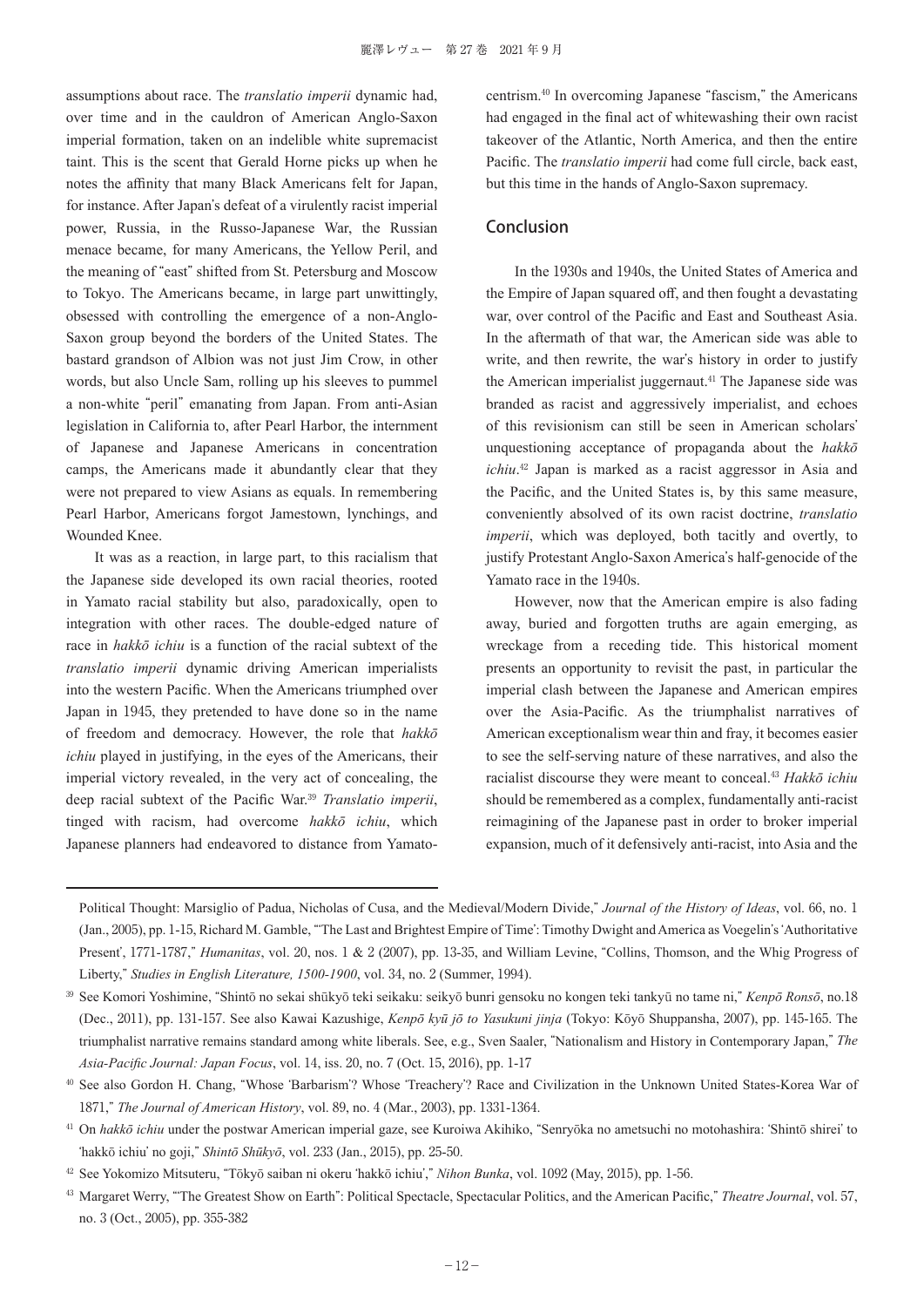Pacific. The American *translatio imperii*, by contrast, should be remembered as an ineluctably racist paradigm deployed to justify the Anglo-Saxon takeover of half the planet, an extension of the first forays of Europeans into the New World some five centuries before.

### Bibliography

Abel, Jessamyn R. 2018. "Ethics and Internationalism in Japanese Education, 1933-45". Modern Asian Studies, vol. 52, no. 2.

Adams, John Quincy. 1802. "Oration at Plymouth".

Adams, Stephen. 2013. "Philip Freneau's Summa of American Exceptionalism: ʻThe Rising Glory of America' without Brackenridge". Texas Studies in Literature and Language, vol. 55, no. 4.

Adelman, Jeremy. 2015. "Mimesis and Rivalry: European Empires and Global Regimes". Journal of Global History, vol. 10.

Anzoátegui, Víctor Tau. 2016. "El Gobierno del Perú de Juan de Matienzo: En la senda del humanism jurídico". In El Jurista en el Nuevo Mundo: Pensamiento, Doctrina, Mentalidad. Frankfurt am Main: Max Planck Institute for Legal History and Legal Theory.

Aquino, Jorge A. 2015. "Historia, poder e ideología: La ideología racial como producción del sistema-mundo capitalista moderno". Horizontes Decoloniales/Decolonial Horizons, vol. 1.

Boruchoff, David A. 2008. "New Spain, New England, and the New Jerusalem: The ʻTranslation' of Empire, Faith, and Learning (translatio imperii, fidei ac scientiae) in the Colonial Missionary Project". Early American Literature, vol. 43, no. 1.

Breuninger, Scott. 2006. "ʻSocial Gravity' and the Translatio Tradition in Early American Theories of Empire". Southern Quarterly, vol. 43, no. 4.

Brunstetter, Daniel R. 2010. "Sepúlveda, Las Casas, and the Other: Exploring the Tension between Moral Universalism and Alterity". The Review of Politics, vol. 72.

Campney, Brent M.S. 2019. "Anti-Japanese Sentiment, International Diplomacy, and the Texas Alien Land Law of 1921". The Journal of Southern History, vol. 85, no. 4.

Cha, Taesuh. 2019. "Republic or Empire: The Genealogy of

the Anti-Imperial Tradition in US Politics". International Politics, vol. 56, no. 1.

Chang, Gordon H. 2003. "Whose ʻBarbarism'? Whose ʻTreachery'? Race and Civilization in the Unknown United States-Korea War of 1871". The Journal of American History, vol. 89, no. 4.

Dilke, Charles Wentworth. 1868. Greater Britain: A Record of Travel in English-Speaking Countries during 1866 and 1867, 2 vols. London: MacMillan.

Dower, John. 1986. War without Mercy: Race and Power in the Pacific War. New York, NY: Pantheon.

Gallicchio, Marc. 2020. Unconditional: The Japanese Surrender in World War II (New York, NY: Oxford University Press.

Gschwend, Lukas and Christoph Good. 2009. "La conquista española y la idea de los derechos humanos en la obra de Bartolomé de Las Casas (1484-1566)". Pensamiento Juridíco, vol. 24.

Hanssen, Susan. 2020. "How America's Adams Family Inherited and Preserved the Pilgrim Mind". The Federalist, Nov. 24.

Hell, Julia. 2009. "Katechon: Carl Schmitt's Imperial Theology and the Ruins of the Future". The Germanic Review, vol. 84, no. 4.

Horne, Gerald. 2004. Race War! White Supremacy and the Japanese Attack on the British Empire. New York, NY: New York University Press.

————. 2018. Facing the Rising Sun: African Americans, Japan, and the Rise of Afro-Asian Solidarity. New York, NY: New York University Press.

Hoyt, Edwin P. 2001. Japan's War: The Great Pacific Conflict. New York, NY: Cooper Square Press.

Gamble, Richard M. 2007. "ʻThe Last and Brightest Empire of Time': Timothy Dwight and America as Voegelin's ʻAuthoritative Present', 1771-1787". Humanitas, vol. 20, nos. 1 & 2.

Giangreco, D.M. 2017. Hell to Pay: Operation Downfall and the Invasion of Japan, 1945-1947. Annapolis, MD: Naval Institute Press.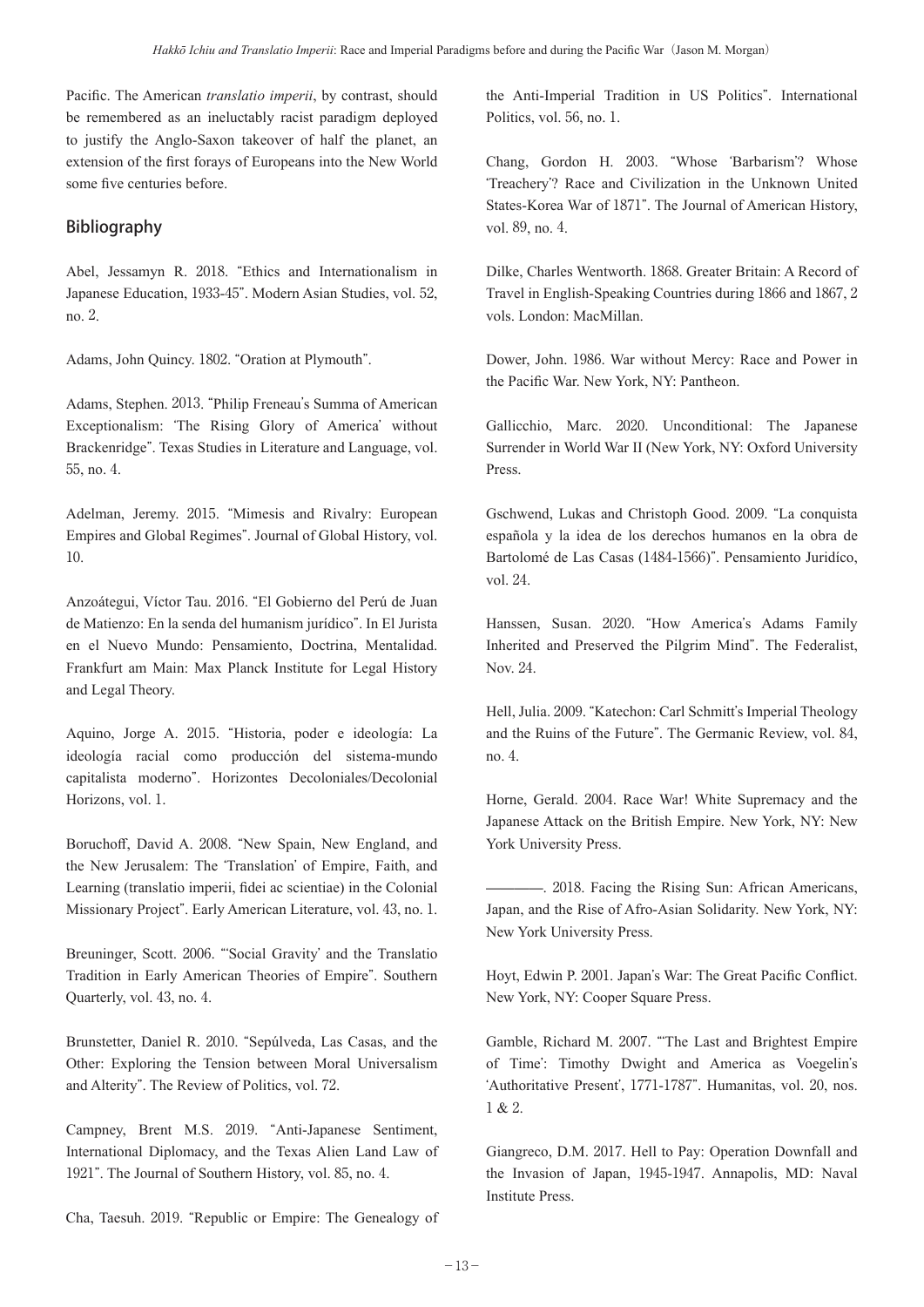Hamby, Alonzo L. 1997. "Review of Gar Alperovitz, The Decision to Use the Atomic Bomb and the Architecture of an American Myth (New York, NY: Knopf, 1995), et al." The Journal of American History, vol. 84, no. 2.

Hannah-Jones, Nikole, et al. 2019. "The 1619 Project". The New York Times Magazine, Aug. 14.

Harrison, Thomas. 2008. "Ancient and Modern Imperialism". Greece & Rome, vol. 55, no. 1.

Hopkins, Lisa. 2014. "What's Actaeon to Aeneas? Marlowe's Mythological Mischief ". Marlowe Studies: An Annual, vol. 4.

Kagan, Donald. 1995. "Why America Dropped the Bomb". Commentary, vol. 100, no. 3.

Kawai Kazushige. 2007. Kenpō kyū jō to Yasukuni jinja. Tokyo: Kōyō Shuppansha.

Kitamura Yoshikazu. 1989. "TRANSLATIO IMPERII ni tsuite: Chūgoku shisōshi kara mita Yōroppa kōteiken". Akita Daigaku Kyōiku Gakubu Kenkyū Kiyō, vol. 40.

Klimenko, Anna N. and Vladimir I. Yurtaev. 2018. "The ʻMoscow as the Third Rome' Concept: Its Nature and Interpretations since the 19th to Early 21st Centuries". Geopolitica(s), vol. 9, no. 2.

Knobler, Adam. 2006. "Holy Wars, Empires, and the Portability of the Past: The Modern Uses of Medieval Crusades". Comparative Studies in Society and History, vol. 48, no. 2.

Komori Yoshimine. 2011. "Shintō no sekai shūkyō teki seikaku: seikyō bunri gensoku no kongen teki tankyū no tame ni". Kenpō Ronsō, no.18.

Krajeski, Jenna. 2008. "This Is Water". The New Yorker, Sept. 19.

Kramer, Paul A. 2002. "Empires, Exceptions, and Anglo-Saxons: Race and Rule between the British and United States Empires, 1880-1910". The Journal of American History, vol. 88, no. 4.

Kühl, Stefan. 1994. The Nazi Connection: Eugenics, American Racism, and German National Socialism. New York, NY: Oxford University Press.

Kuroiwa Akihiko. 2014. "ʻHakkō ichiu' no tenkai: Teikoku Gikai no shingi keika wo chūshin ni". Jinja Honchō Sōgō Kenkyūjo Kiyō, vol. 19.

————. 2015. "Senryōka no ametsuchi no motohashira: ʻShintō shirei' to ʻhakkō ichiu' no goji". Shintō Shūkyō, vol. 233.

————. 2016. "ʻHakkō ichiu' no guzōka: Hasseiden kara ametsuchi no motohashira e". Shintō Shūkyō, vol. 241.

Kutchen, Larry. 2000. "Timothy Dwight's Anglo-American Georgic: Greenfield Hill and the Rise of United States Imperialism". Studies in the Literary Imagination, vol. 33, no. 2.

Leffler, Melvyn P. 1999. "The Cold War: What Do ʻWe Now Know'?" The American Historical Review, vol. 104, no. 2.

Leonhard, Jörn. 2013. "Introduction: The Longue Durée of Empire: Toward a Comparative Semantics of a Key Concept in Modern European History". Contributions to the History of Concepts, vol. 8, iss. 1.

Levine, William. 1994. "Collins, Thomson, and the Whig Progress of Liberty". Studies in English Literature, 1500-1900, vol. 34, no. 2.

Magness, Phillip W. 2020. The 1619 Project: A Critique. Great Barrington, MA: American Institute for Economic Research.

Mansour, Rebecca. 2020. "Why We Chose 1620 as the Year of ʻOur True Founding', Not 1619". Breitbart, Nov. 26.

Mason, Matthew E. 2000. "Slavery Overshadowed: Congress Debates Prohibiting the Atlantic Slave Trade to the United States, 1806-1807". Journal of the Early Republic, vol. 20.

Matthews, Joshua. 2013. "The Divine Comedy as an American Civil War Epic". The Journal of Nineteenth-Century Americanists, vol. 1, no. 2.

Matthiessen, Sven. 2019. "Re-Orienting the Philippines: The KALIBAPI Party and the Application of Japanese Pan-Asianism, 1942-45". Modern Asian Studies, vol. 53, no. 2.

McClanahan, Brion. 2019. "Guelzo's Reconstruction Gaffe". The Abbeville Blog, Sept. 19.

McClay, Wilfred M. 2019. Land of Hope: An Invitation to the Great American Story. New York: Encounter Books.

McDonald, Jason. 2013. "Making the World Safe for Eugenics: The Eugenicist Harry H. Laughlin's Encounters with American Internationalism". The Journal of the Gilded Age and Progressive Era, vol. 12, no. 3.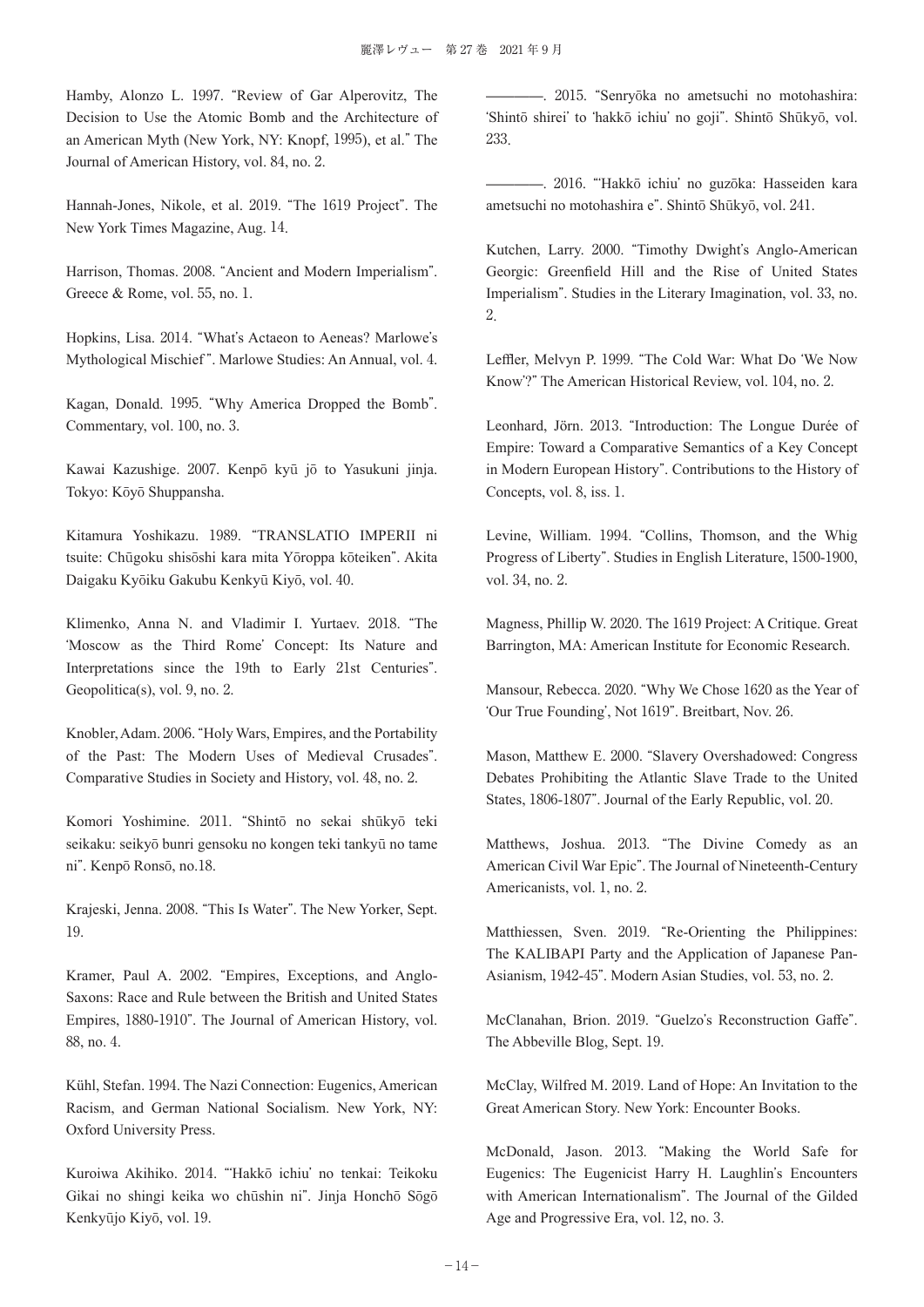McDonnell, Michael A. 2007. "Envisioning an English Empire: Jamestown and the Making of the North Atlantic World". Clio, vol. 36, no. 3.

Minear, Richard H. 1999. "The Bomb's American Casualties: Review of Rinjiro Sodei, ed. John Junkerman, Were We the Enemy? American Survivors of Hiroshima (Boulder, CO: Westview Press, 1998)". Japan Quarterly, vol. 46, no. 1.

Morgan, Jason. 2019. "Kumazawa Agonistes: The Right of Conquest and the Rise of Democratic Ideology (Part I)". Reitaku Review, vol. 25.

————. 2020. "Kumazawa Agonistes: The Right of Conquest and the Rise of Democratic Ideology (Part II)". Reitaku Review, vol. 26.

————. 2021. "Amerika ni okeru rekishi ninshiki to bōryoku teki kakumei to no tsunagari". Rekishi Ninshiki Mondai Kenkyū, vol. 8.

Muminov, Sherzod. 2018. "Review of Christopher P. Hanscom and Dennis Washburn, eds., The Affect of Difference: Representations of Race in East Asian Empire (Honolulu, HI: University of Hawai'i Press, 2016)". Pacific Affairs, vol. 91, no. 4.

Nederman, Cary J. 2005. "Empire and the Historiography of European Political Thought: Marsiglio of Padua, Nicholas of Cusa, and the Medieval/Modern Divide". Journal of the History of Ideas, vol. 66, no. 1.

O'Gorman, Edmundo. 1992. "La idea antropológica del Padre Las Casas: edad media y modernidad". In Solange Alberro, et al., Cultura, ideas y mentalidades: Lecturas de ʻHistoria Mexicana'. Mexico City: El Colegio de Mexico.

Okada, Yasuhiro. 2011. "Race, Masculinity, and Military Occupation: African American Soldiers' Encounters with the Japanese at Camp Gifu, 1947-1951". The Journal of African American History, vol. 96, no. 2.

Onishi, Yuichiro. 2013. Transpacific Antiracism: Afro-Asian Solidarity in 20th-Century Black America, Japan, and Okinawa. New York, NY: New York University Press.

Onishi, Yuichiro and Fumiko Sakashita, eds. 2019. Transpacific Correspondence: Dispatches from Japan's Black Studies. Cham, Switzerland: Palgrave MacMillan.

Parshall, Jonathan. 2010. "Reflecting on Fuchida, or ʻA Tale of Three Whoppers'". Naval War College Review, vol. 63, no. 2.

Piketty, Thomas, tr. Arthur Goldhammer. 2014. Capital in the Twenty-First Century. Cambridge, MA: Belknap Press of Harvard University Press.

————. 2020. Capital and Ideology. Cambridge, MA: Belknap Press of Harvard University Press.

Pines, Robert H. 1999. "Letter to the Editor". New York Times, Jan. 1.

Pocock, J.G.A. 1975. The Machiavellian Moment: Florentine Political Thought and the Atlantic Republican Tradition. Princeton, NJ: Princeton University Press.

Reséndez, Andrés. 2016. The Other Slavery: The Uncovered Story of Indian Enslavement in America. Boston & New York: Houghton Mifflin Harcourt.

Round, Phillip H. 1995. "The Discursive Origins of the American Revolution: The Case of Nathaniel Rogers, Merchant of Boston". Early American Literature, vol. 30, no. 3.

Rydell, Robert W. 2010. "The Proximity of the Past: Eugenics in American Culture". Modern Intellectual History, vol. 7, no. 3.

Saaler, Sven. 2016. "Nationalism and History in Contemporary Japan". The Asia-Pacific Journal: Japan Focus, vol. 14, iss. 20, no. 7.

Sand, Jordan. 2009. "Gentlemen's Agreement, 1908: Fragments for a Pacific History". Representations, vol. 107, no. 1.

Satomi Kishio. 1940. Shōnen dokuhon: hakkō ichiu: Nihon kokutai ga sekai wo ikka ni suru hanashi. Tokyo: Kinseisha.

Schaub, Diana J. 2017. "Review of Allen C. Guelzo, Redeeming the Great Emancipator (Cambridge, MA: Harvard University Press, 2016)". Society, vol. 54, no. 2.

Schmelzer, Felix K. E. 2014. "La utopia científica del Siglo de Oro: el Estado ideal como tópico de la prosa científica y técnica en castellano (1526-1613)". RILCE, vol. 30, no. 1.

Shimakawa Masashi. 1983. "Arahitogami to hakkō ichiu no shisō: Manchukuo kenkoku shinbyō". Shien, vol. 43, no. 2.

Shogimen, Takashi. 2010. "ʻAnother' Patriotism in Early Shōwa Japan (1930-1945)". Journal of the History of Ideas, vol. 71, no. 1.